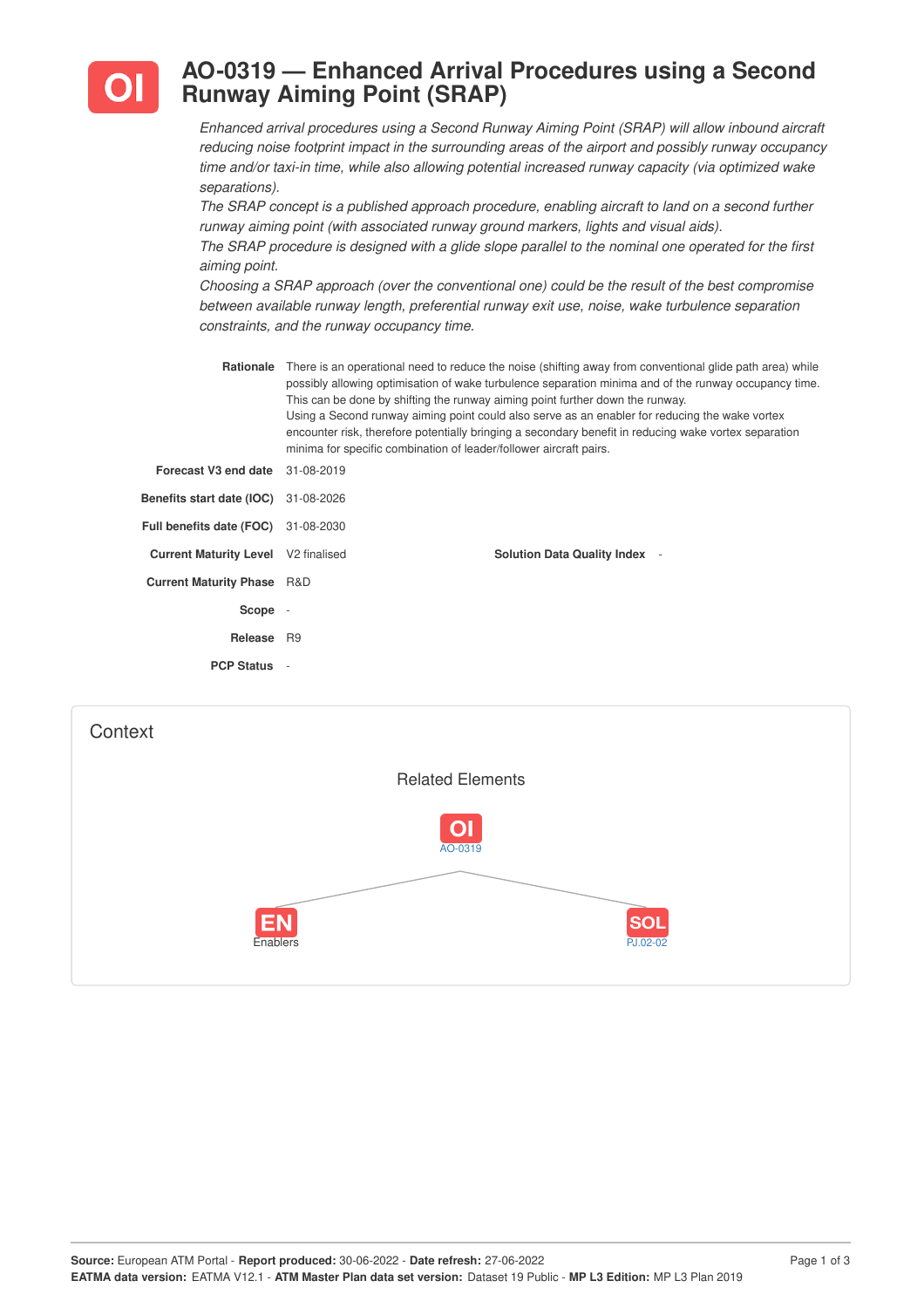| Code          |                  |            | <b>Dates</b>   |                |  |                |                |  |                |                  |                |                  |                |  |           |                                                                               |  |                  |  |  |  |  |  |
|---------------|------------------|------------|----------------|----------------|--|----------------|----------------|--|----------------|------------------|----------------|------------------|----------------|--|-----------|-------------------------------------------------------------------------------|--|------------------|--|--|--|--|--|
|               |                  |            |                |                |  |                |                |  |                |                  |                |                  |                |  |           | 15 16 17 18 19 20 21 22 23 24 25 26 27 28 29 30 31 32 33 34 35 36 37 38 39 40 |  |                  |  |  |  |  |  |
| AO-0319       |                  |            |                |                |  |                |                |  |                |                  |                |                  |                |  |           |                                                                               |  |                  |  |  |  |  |  |
| $\triangle$   | AERODROME-ATC-25 |            |                |                |  | А              |                |  |                | V <sub>4</sub>   |                | V <sub>5</sub>   |                |  |           | <b>IOC - FOC</b>                                                              |  |                  |  |  |  |  |  |
| $\mathbf{r}$  | APP ATC 115      |            |                |                |  | ж              |                |  |                | V <sub>4</sub>   |                | V <sub>5</sub>   |                |  |           | <b>IOC - FOC</b>                                                              |  |                  |  |  |  |  |  |
| $\rightarrow$ | $A/C-01$         |            |                |                |  | V <sub>4</sub> |                |  |                | <b>IOC - FOC</b> |                |                  |                |  |           |                                                                               |  |                  |  |  |  |  |  |
| $\rightarrow$ | $A/C-02a$        |            | $\bigwedge$ V4 |                |  |                |                |  |                |                  |                |                  |                |  |           | <b>IOC - FOC</b>                                                              |  |                  |  |  |  |  |  |
| $\rightarrow$ | $A/C-02b$        |            |                |                |  |                |                |  |                | Δ                |                | V <sub>4</sub>   |                |  |           | <b>IOC - FOC</b>                                                              |  |                  |  |  |  |  |  |
| $\rightarrow$ | $A/C-04$         |            |                |                |  |                |                |  |                |                  |                |                  |                |  |           |                                                                               |  |                  |  |  |  |  |  |
| $\rightarrow$ | $A/C-04a$        |            |                |                |  |                |                |  |                | <b>IOC - FOC</b> |                |                  |                |  |           |                                                                               |  |                  |  |  |  |  |  |
| $\rightarrow$ | $A/C-05a$        | DC - FOC   |                |                |  |                |                |  |                |                  |                |                  |                |  |           |                                                                               |  |                  |  |  |  |  |  |
| $\rightarrow$ | $A/C-06$         |            |                |                |  |                | V <sub>4</sub> |  |                | <b>IOC - FOC</b> |                |                  |                |  |           |                                                                               |  |                  |  |  |  |  |  |
| $\rightarrow$ | $A/C-18$         | r.         |                |                |  |                |                |  |                |                  |                | <b>IOC - FOC</b> |                |  |           |                                                                               |  |                  |  |  |  |  |  |
| $\rightarrow$ | $A/C-56a$        |            | 盒              |                |  |                | V <sub>4</sub> |  |                | <b>IOC - FOC</b> |                |                  |                |  |           |                                                                               |  |                  |  |  |  |  |  |
| $\rightarrow$ | $A/C-56b$        |            |                |                |  |                |                |  |                | ж                |                |                  |                |  |           |                                                                               |  |                  |  |  |  |  |  |
| $\rightarrow$ | CTE-N06          |            |                | V <sub>5</sub> |  |                |                |  |                | <b>IOC - FOC</b> |                |                  |                |  |           |                                                                               |  |                  |  |  |  |  |  |
| $\rightarrow$ | CTE-N07          |            |                |                |  |                |                |  |                |                  |                |                  |                |  | IOC - FOC |                                                                               |  |                  |  |  |  |  |  |
| $\rightarrow$ | CTE-N07a         | <b>FOC</b> |                |                |  |                |                |  |                |                  |                |                  |                |  |           |                                                                               |  |                  |  |  |  |  |  |
| $\rightarrow$ | CTE-N07b         |            |                | $\sqrt{4}$     |  |                |                |  | V <sub>5</sub> |                  |                |                  |                |  |           |                                                                               |  | <b>IOC - FOC</b> |  |  |  |  |  |
| $\rightarrow$ | CTE-N07c         |            |                |                |  |                |                |  |                | А                |                |                  |                |  |           | IOC - FOC                                                                     |  |                  |  |  |  |  |  |
| $\rightarrow$ | METEO-04c        |            |                |                |  |                | л.             |  |                | V <sub>4</sub>   |                | V <sub>5</sub>   |                |  |           | <b>IOC - FOC</b>                                                              |  |                  |  |  |  |  |  |
| $\rightarrow$ | METEO-05c        |            |                |                |  |                |                |  |                |                  | V <sub>4</sub> |                  | V <sub>5</sub> |  |           | IOC - FOC                                                                     |  |                  |  |  |  |  |  |

| Dependent OI Steps<br>O <sub>1</sub> |                        |                                                    |                                                                         |  |  |  |  |  |
|--------------------------------------|------------------------|----------------------------------------------------|-------------------------------------------------------------------------|--|--|--|--|--|
| Relationship                         | Code                   | <b>Title</b>                                       | <b>Related Elements</b>                                                 |  |  |  |  |  |
| Has predecessor                      | AO-0328                | <b>Optimised Runway Delivery on Final Approach</b> | $\left[\text{sol}\right]$ OI $\left[\text{EN}\right]$ DS<br><b>ICAO</b> |  |  |  |  |  |
| <b>SOL</b>                           | <b>SESAR Solutions</b> |                                                    |                                                                         |  |  |  |  |  |

| Code     | <b>Title</b>                       | Program                  | <b>Related Elements</b>         |
|----------|------------------------------------|--------------------------|---------------------------------|
| PJ.02-02 | <b>Enhanced Arrival Procedures</b> | <b>SESAR 2020 Wave 1</b> | SOL PJ OI DS<br><b>EOC ICAO</b> |

PCP PCP Elements: No associated data